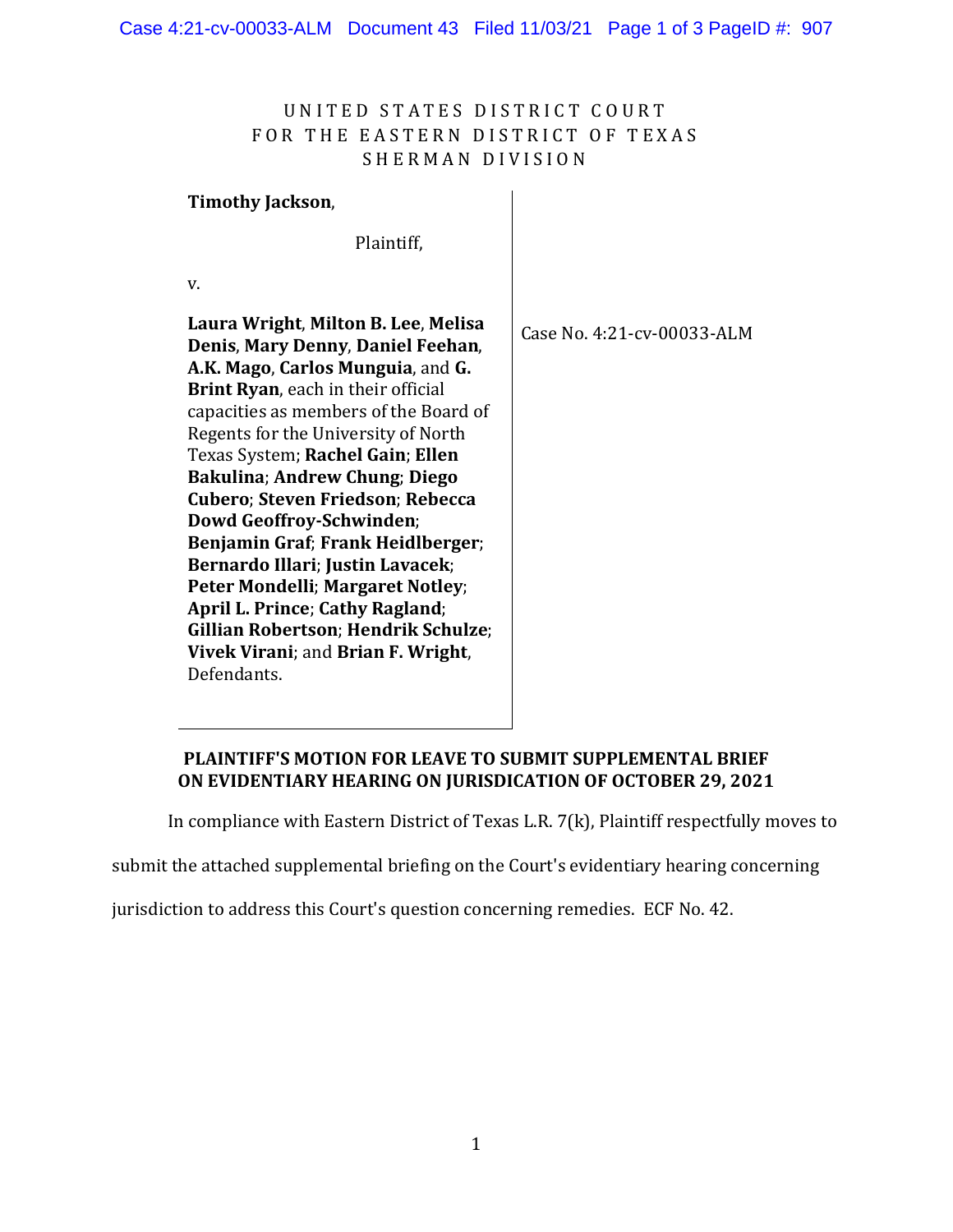Respectfully submitted,

DATE: November 3, 2021.

/s/Michael Thad Allen

Michael Thad Allen, Esq. D. Conn. Bar No. CT29813 admitted *pro hac vice*  Lead Attorney ALLEN LAW, LLC PO Box 404 Quaker Hill, CT 06375 (860) 772-4738 (phone) (860) 469-2783 (fax) m.allen@allen-lawfirm.com

Jonathan Mitchell Texas Bar No. 24075463 MITCHELL LAW PLLC 111 Congress Avenue, Suite 400 Austin, Texas 78701 (512) 686-3940 (phone) (512) 686-3941 (fax) jonathan@mitchell.law

for PLAINTIFF

#### **CERTIFICATE OF SERVICE**

I hereby certify that on the date specified in the caption of this document, I electronically filed the foregoing with the Clerk of Court, to be served on all parties of record via the CM/ECF system.

/s/Michael Thad Allen

Michael Thad Allen